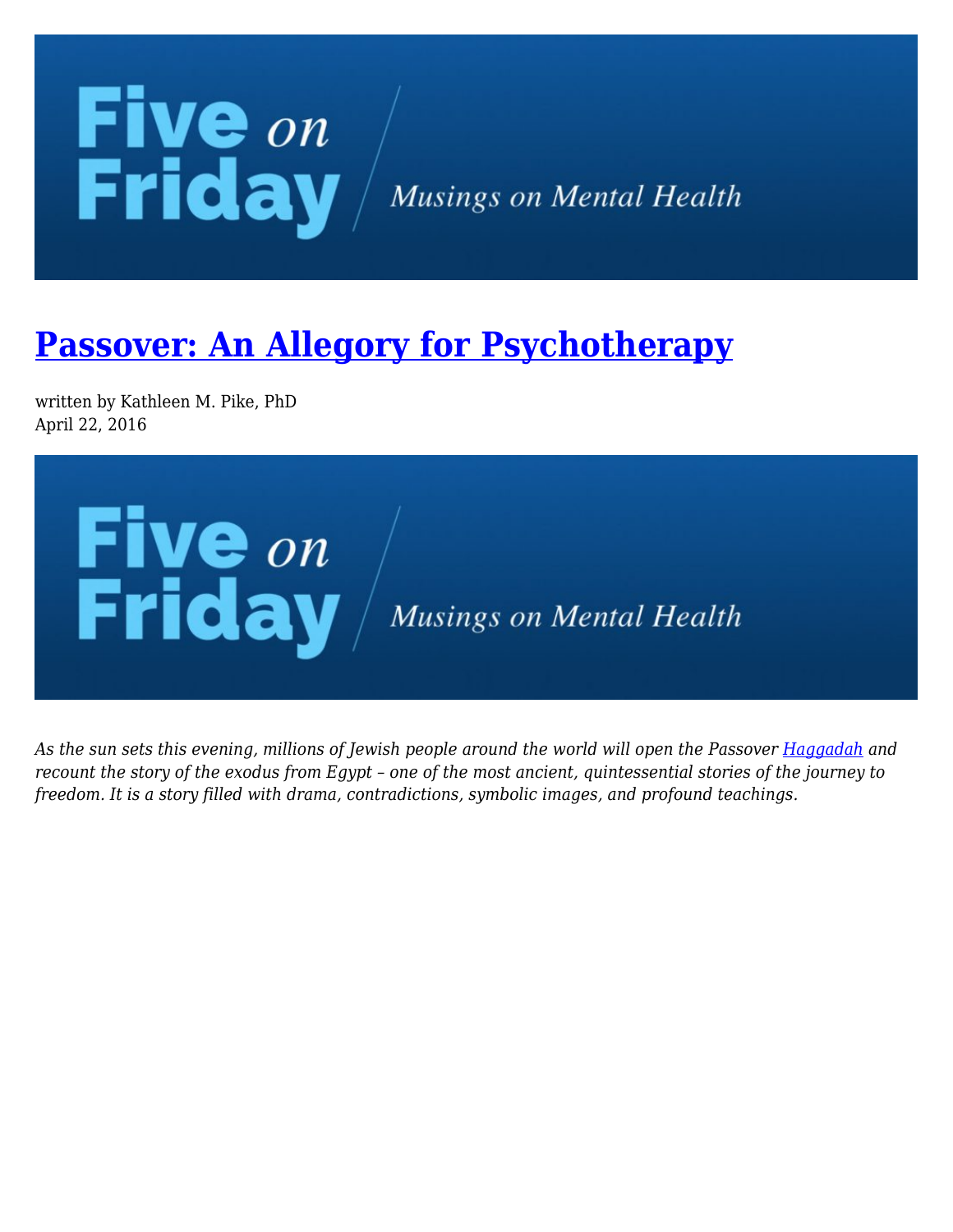

[Photo Credit](https://stock.adobe.com/251021237?asset_id=251021237)

*I love this narrative because there is something in it for everyone; a veritable mental health jewel box.*

**1. Slavery.** The Jewish people were slaves in Egypt. [Like the Black South Africans during Apartheid that I](https://www.kathypikephd.com/five-on-friday/robben-island-lepers-lunatics-and-political-prisoners/) [wrote about last week,](https://www.kathypikephd.com/five-on-friday/robben-island-lepers-lunatics-and-political-prisoners/) when people have no rights, they have no voice, and change is near impossible. People with mental ill health are frequently silenced by the stigma associated with mental illness. Some are silenced by the mental disorder itself. People with mental health problems of all sorts run enormous risk of languishing in silence and in the shadows of society like the slaves in Egypt.

**2. The Plagues.** The Jewish people didn't leave Egypt until boils, hail, locusts, frogs, and worse – 10 atrocities in all plague the people of Egypt. When people come to therapy, a central question is "why now?" since typically they have been suffering for a long time before seeking help as compared to other health conditions. Why is it that we don't hesitate to call the doctor when we have a child running a fever, but when we notice or experience problems like anxiety and depression, we hesitate to make a big deal of things and hope it is a phase that will just go away on its own?

**3. The Four Questions.** There is a tradition of inviting the youngest child at the Passover Seder to ask four questions. They are all "why" questions – why do we eat certain foods in certain ways and follow certain practices? Psychotherapy starts with lots of "why" questions. Why are you here? Why now? Why are you hurting? The answers are important but the questions are more important – they are the essence of opening of the mind and the beginning of finding a voice.

**4. The Four Children.** The Passover Seder talks about four children: the wise, wicked, simple and the one who doesn't even know how to ask. Of course there are many other kinds of children who we could add to the list: challenging, skeptical, artistic, or indifferent for example. This is true in psychotherapy too. We come to the process of psychotherapy with varying degrees of engagement, insight and investment, and we each have moments of personally knowing and being each of these children at heart.

**5. The Journey to Freedom.** The Jewish people leave Egypt in search of a better life. It is not a journey for the faint of heart. In haste, they do not have enough time for their bread to rise, they are chased by Pharaoh's army, and they arrive at the Red Sea wondering how they will ever get across to the other side. So it is with psychotherapy. Not for the faint of heart. In psychotherapy the journey is not geographic (changing zip codes is rarely the solution since, as Jon Kabat-Zinn says, [Wherever You Go, There You Are\)](https://www.barnesandnoble.com/w/wherever-you-go-there-you-are-jon-kabat-zinn/1102636030). Instead, if you are willing to